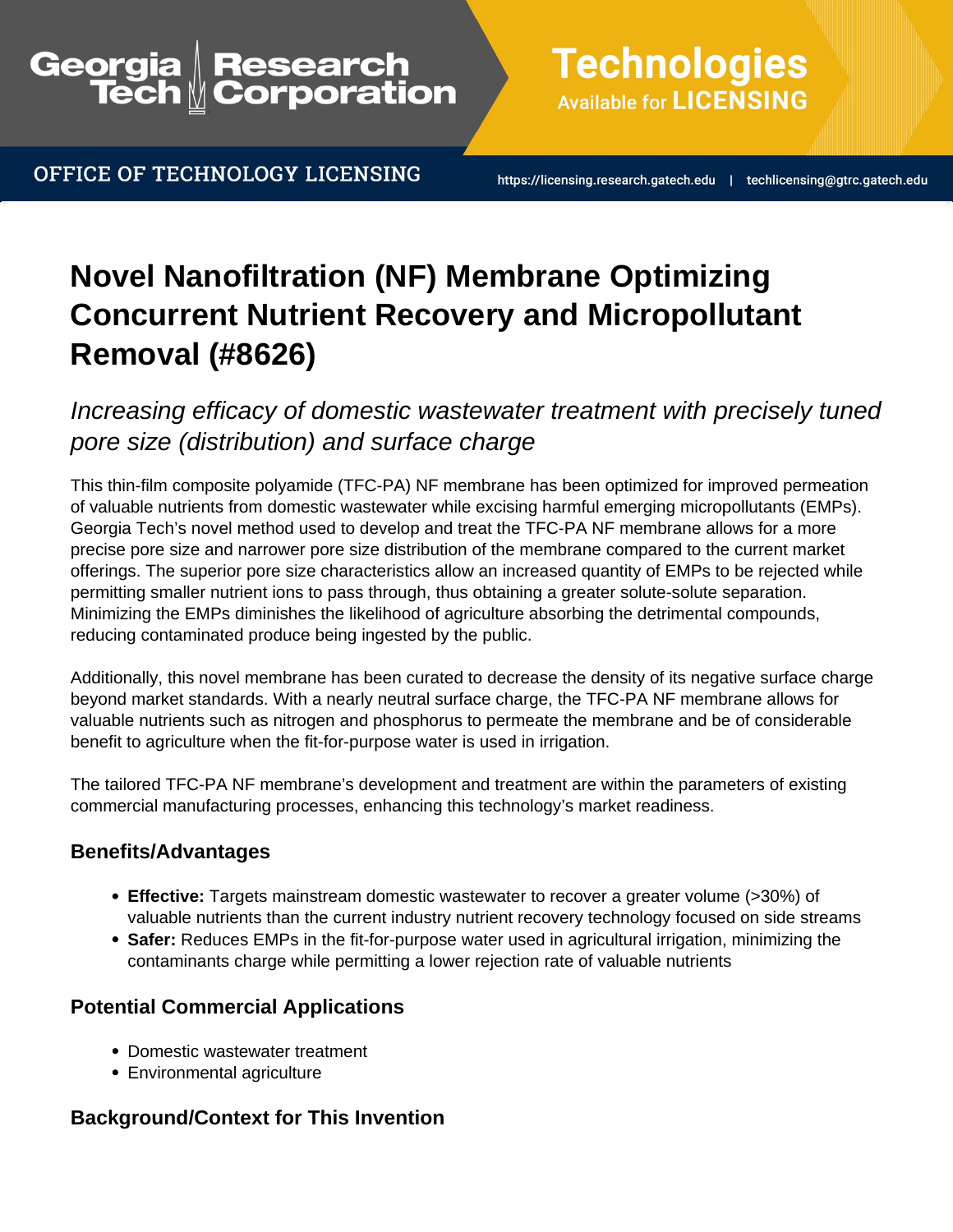Nanofiltration membranes control solute-solute selectivity through nanosized pores, surface charge and other factors. Wastewater treatments currently utilize NF membranes, though there is significant room for optimization to bring greater efficacy to environmental sustainability. Standard industrial nanofiltration membranes produce a rejection of 30% to 50% of the valuable nutrient phosphorus. Known efforts to lower the rejection rate result in a significant cost increase to modify the correlated increase in pH. Georgia Tech's innovation answers the need for a cost-effective, environmentally sustainable NF membrane that is designed to increase the recovery of valuable nutrients while eliminating EMPs.

**Dr. Yongsheng Chen** Professor - Georgia Tech Environmental Engineering

**Dr. Yangying Zhao** Postdoctoral Fellow - Georgia Tech Environmental Engineering

### **More Information**

**U.S. Number:** 63/117,474

#### **Publications**

**For more information about this technology, please visit:** [https://licensing.research.gatech.edu/technology/novel-nanofiltration-nf-membrane-optimizing-concurrent](https://licensing.research.gatech.edu/technology/novel-nanofiltration-nf-membrane-optimizing-concurrent-nutrient-recovery-and)[nutrient-recovery-and](https://licensing.research.gatech.edu/technology/novel-nanofiltration-nf-membrane-optimizing-concurrent-nutrient-recovery-and)

Images: